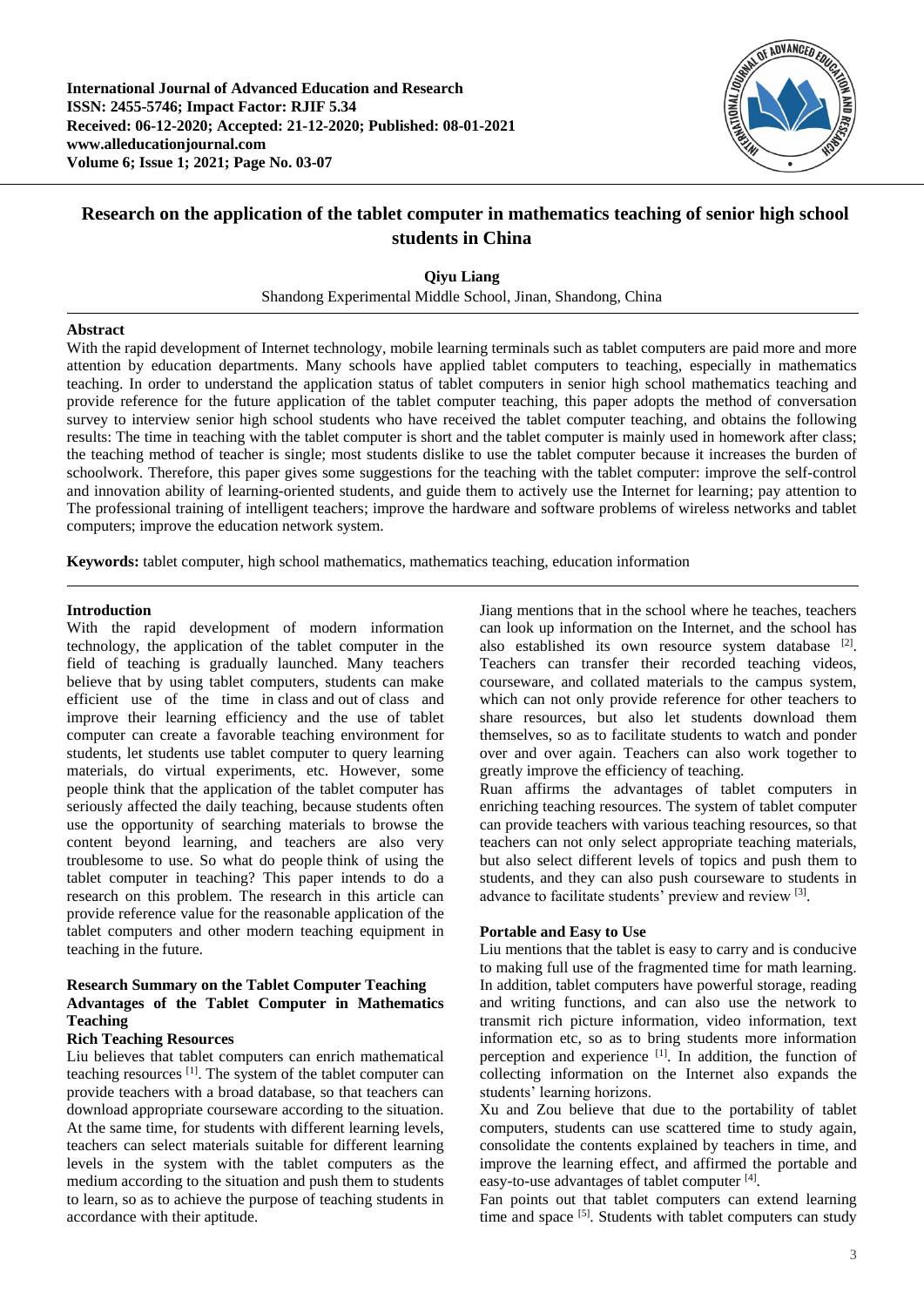learning. An summarizes the advantages of the tablet computer teaching, As mentioned in the figure, the tablet computer has the following advantages: the tablet computer is portable, students can learn anytime and anywhere; the tablet computer has mobile connectivity, it doesn't need network cables, and it's very convenient to collect data and arrange homework; the tablet computer has simple operation behavior, gets rid of the cumbersome mouse keyboard, and touch screen design of the tablet computer makes the experience better; the use of tablet computers is diverse; the use time of tablet computers is flexible [6].

#### **Intelligent Analysis and Powerful Function**

Ruan imagines that the tablet computer can form the system with funtions of automatically sorting out wrong questions and rewards and punishments [3]. In high school mathematics, the set of wrong questions is an important mean to improve grades and promote the mastery of knowledge. Through the system, the usual wrong questions of students are automatically sorted into the set of wrong questions, students can add or subtract wrong questions, review repeatedly, strengthen learning, and gradually internalize in the later period according to their own situation. Setting up a reward and punishment system in the classroom, the computer automatically records the performances of students, and finally students are rewarded for their performance in the whole class in the form of a gold list to improve the enthusiasm of students.

Fan proposes that the tablet computer has the function of intelligently analyzing the learning situation of students, and then systematically recording the learning track of students according to the situation. The system can automatically analyze the completion of each assignment, and classify wrong questions into a special set of wrong questions according to the knowledge structure  $[5]$ . In this way, teachers can conduct targeted teaching according to the situation that is reflected by the tablet computer, and spend limited time on important explanations, so as to truly improve the efficiency of classroom and achieve the purpose of reducing burdens.

Li and others show that the tablet computer can effectively integrate and associate resources of teacher teaching and student learning. In addition, through the combination of tablet computers and the auxiliary teaching system, formative evaluation can be realized in time, then the teaching progress can be adjusted and the situation of mastery of knowledge of students in each stage can be recorded, which can improve the efficiency of teachers in the process of preparing lessons and giving lectures. At the same time, it also allows students to achieve hierarchical learning, meets individual differences of students, and let students learn effectively according to their own needs [7]. They also affirm the role of the tablet computer in answering timely and collection and statistics of answers. This function saves the time of teachers to correct and make statistics answers, and also allows teachers to understand the cognitive situation of students according to the result of intelligent statistics analysis of academic data, so as to adjust the teaching progress at any time while realizing personalized teaching.

Liu proposes that the tablet computer has a powerful integration function, which avoids the cumbersome procedures of rearrangement of paper books due to the change of a certain knowledge point, and the update of content is extremely fast [8]. Because of the powerful storage function of the tablet computer, it becomes a portable database, which solves the problem that students' schoolbags is overweight.

#### **Methods of Use of the Tablet Computer in Mathematics Teaching**

#### **Stimulate the Interest of Students in Learning and Increase the Interest of Classroom**

Xu and Zou propose that the explanation of some knowledge in traditional teaching is very abstract, which leads to the difficulty of concentration of attention of students and the decline of class participation of students. However, the text textbook can be transformed into dynamic textbook by using the tablet computer and the tablet computer can visualize and symbolize the abstract knowledge [4]. When students learn "Three Views" that is the more abstract lesson, the teachers give a threedimensional diagram and allow students to switch the perspective by themselves, which deepens the impression of students of the view and cultivates hands-on ability of students.

Through the practical research, Fan concludes that the tablet computer can effectively stimulate students' interest in learning. Students are at the age with the highest receptive ability, and they are curious and playful. With the help of this psychological feature, tablet computers are introduced into the classroom, and the interest of the classroom is increased through games or animations, so as to stimulate interest in learning students [5].

Liu agrees that the tablet computer can flexibly combine words, pictures, audio and videos, increase the fun of the classroom, and fully mobilize students' sense organs of vision, hearing, and touch to learn from multiple angles. Secondly, in the process of using mathematics teaching aids, the tablet computer can avoid the limitation of insufficient teaching aids and long experimental period, and let students control by touch screen and watch according to their ideas. In order to strengthen the learning effect at the same time, the goal of making students learn in happiness can be achieved [8].

Through the practice in the classroom, Kuang sums up several ways to increase the interest of the classroom: The first is to push attachments in various formats that are not limited to text; The second is to learn in the way of games, such as 24 o'clock games; The third is to increase classroom interaction, such as discussion and rushing to answer in the form of forums and classroom projections of different students' problem-solving ideas to produce thought collisions, etc<sup>[9]</sup>.

#### **Promote the Interaction between Teachers and Students and Give Timely Feedback**

Jiang proposes through teaching experience of three years that students can put forward the problems encountered in their studies through the discussion and exchange area, and teachers or students can reply to them. This promotes the communication and exchanges between teachers and students, and at the same time, enables students to progress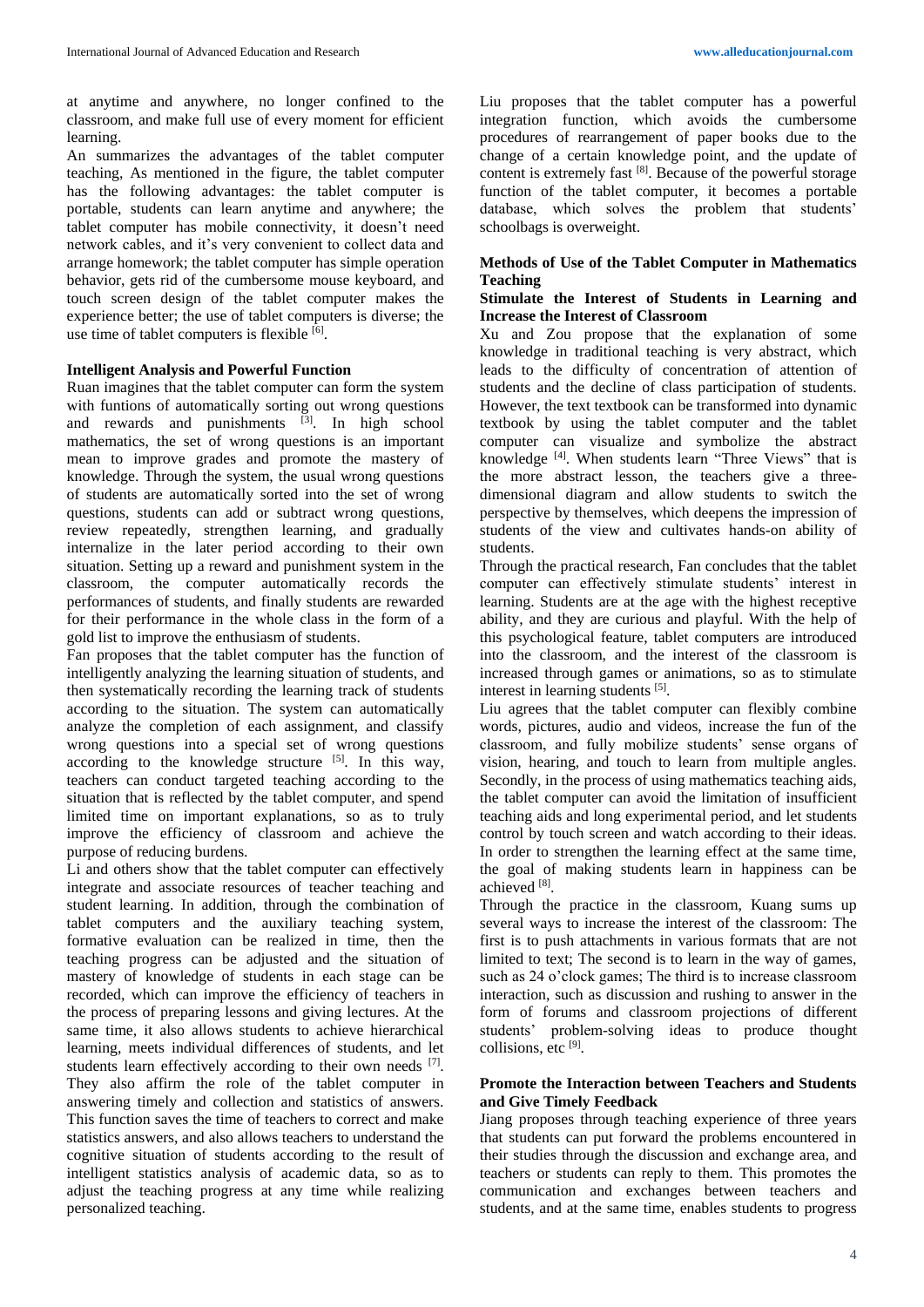and grow in the discussion  $[2]$ . This method mobilizes the students' enthusiasm for learning, making students the master of the classroom and the main body of learning.

Xu and Zou encourage the use of tablet computer function of "timely feedback and self-service". Using tablet computers to answer questions can avoid the situation that students dare not answer or follow others' opinions. And teachers can have a more comprehensive understanding of students' mastery of knowledge based on the statistics of students' answers, and immediately adjust the teaching content or generate learning resources according to the learning situation of the students, such as wrong problem sets, so as to make effective use of class time and facilitate students to review [4].

Liu agrees with the timely feedback function of tablet computers [8]. She propose that real-time communication and interaction can be achieved through the tablet computer, giving feedback while understanding the needs of students, so as to achieve the purpose of teaching students in accordance with their aptitude. Moreover, teachers can selectively answer students' questions or push them to students for research and discussion through the interactive platform, which greatly reflects the idea of students as the main body.

Chen agrees that tablet computers can allow teachers and students to interact with each other and provide timely feedback of information [10]. The teacher can distribute the test questions through the tablet computer, and the students will pass them back after they finish. For objective questions, the system will form a statistical chart by itself so that teachers can understand the situation intuitively. In addition, the tablet computers allows teachers to call and monitor at any time to grasp the learning trends of students, which is convenient for giving targeted teaching suggestions and realizing personalized teaching.

Xia affirms the role of tablet computers [11]. In the preview stage, teachers can monitor the preview situation of students through the tablet computers to avoid students becoming mere formality; In the classroom, teachers and students can interact with each other through the tablet computers to improve the classroom activity, cultivate students' inquiry ability and improve their comprehensive quality; After class, students can consolidate through tablet computers, and huge resources can meet the needs of students at different levels.

#### **Realize Hierarchical Teaching and Guidance**

Ruan believes that due to the different level of knowledge mastered by students, hierarchical push homework can be implemented. In this way, the teaching goals can be completed without dividing the excellent class and the ordinary class according to the grades. And the learning ability of all students can be taken into account, and teaching in accordance with their aptitude can be achieved [3] .

When analyzing the psychology of students with difficulties in mathematics, Wu believes that the tablet computer has the function of "resource push function, making mathematics teaching activities more in line with students' reality" [12]. Teachers can release preview content in advance on the learning platform with the help of tablet computer to guide students to preview. For the feedback of students, the system can automatically carry out corresponding evaluation for different students, thus encouraging students and improving their enthusiasm and confidence in learning. This not only reduces the burden of teachers' guidance one by one, but also gives different evaluation and guidance to students of different levels.

Jiao propose that the use of tablet computer teaching can provide targeted guidance for students. Through the test or upload homework, the teacher can understand the students' deficiencies, and provide targeted guidance according to the students' answering situation, so as to realize the goal of taking into account the individual problems while solving the common problems, and achieve the purpose of layered teaching and guidance<sup>[13]</sup>.

#### **Investigation Process and Results**

This paper mainly adopts the method of interview survey. The contents of the interview mainly include the time and method of daily application of tablet computers, application experience, learning effect, etc.

The interviewees are 30 students from two classes in a high school in Jinan City, Shandong Province. Among them, there are 12 boys and 18 girls. These students are all students who have used tablet computers to learn. The interview is conducted after class. During the interview, the contents of the interview are recorded and then converted into text for statistics and analysis. The results are as follows:

#### **Usage Time of the Tablet Computer**

The use of tablet computers does not run through the whole semester. The most frequently used time period in a semester is the mid-term and final exam preparation period. Secondly, the application period of the day is the self-study period in the evening. Most of them spend 10 minutes watching videos to preview the content of the next class and 10-20 minutes to do exercises on the tablet computer.

#### **The Way Teachers Use the Tablet Computer**

Teachers often use the resource push function of the tablet computer. Every night there are about 10 minutes of preview videos for students to study, and exercises of varying difficulty are given to detect students' learning. Tablet computers are used almost throughout the semester. The most frequently used way is to push questions through tablet computers, let students write the answers in the book, take photos and send them to teachers. Then teachers sometimes selects the typical mistakes or correct answers and displays them in the classroom through the whiteboard. Teachers push the courseware and materials to each student through tablet computers, which is convenient for the students to have a deep understanding of some knowledge. On the basis of meeting the knowledge needs of most students, the knowledge of high-level students is expanded, and both are taken into account.

#### **The Feeling of Using the Tablet Computer of Students**

The extra homework of tablet computers in the evening increases their burden. Students finish online homework in a hurry and can't calm down to watch videos. There are too many written assignments, and students barely finish or even can't finish them. Because there are too many homework, students are impatient, all the homework is not really done well, which leads to the lack of consolidation of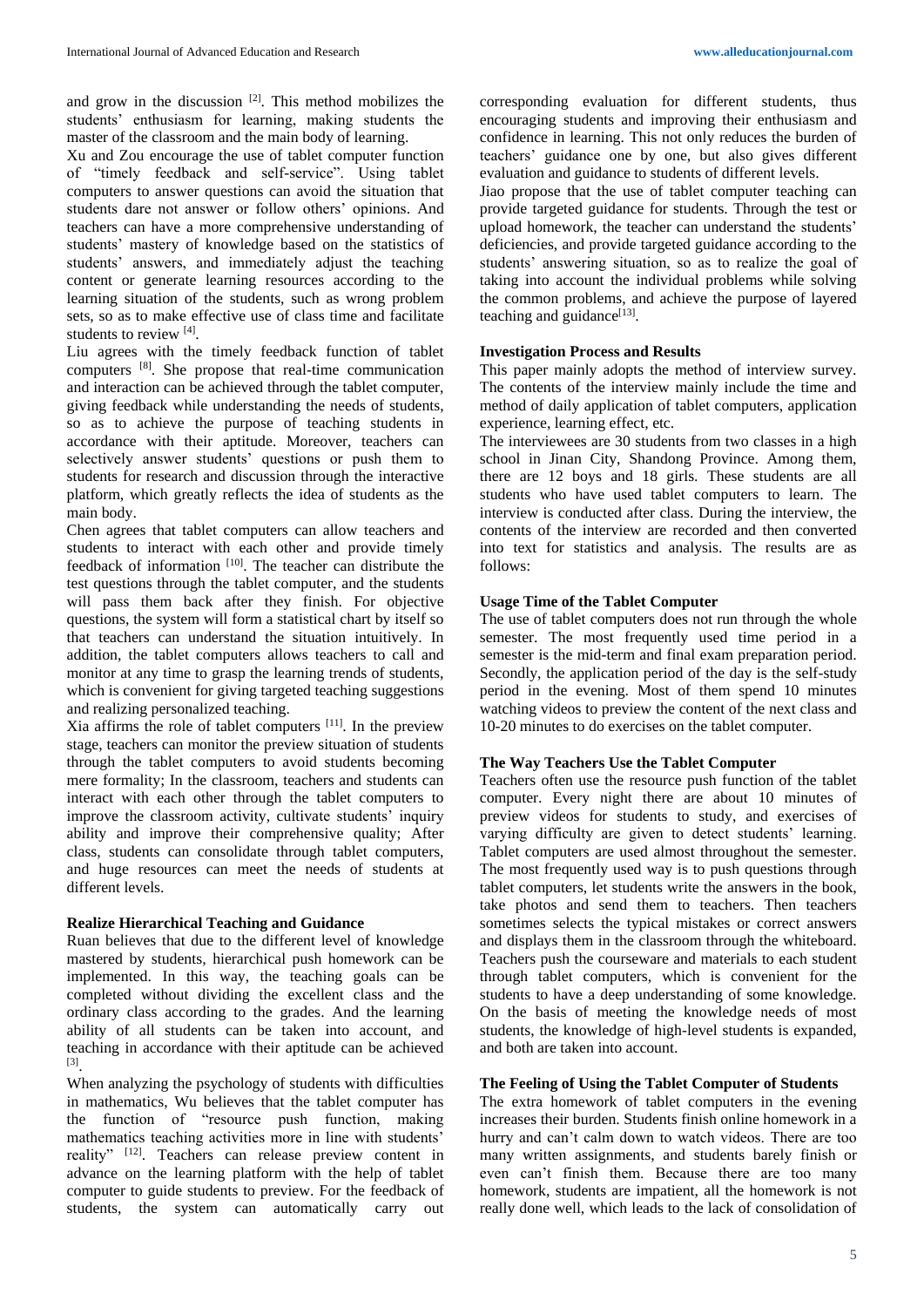the learned, the lack of mastery of preview, and half the effort.

#### **Opinions and Reasons for the Reservation and Abandon of the Tablet Computer**

Most students don't like to use the tablet computer to study for the following reasons: Students also have online homework except for the general homework, which increases their learning burden; there are many restrictions when students use tablet computers. For example, tablet computers often run slowly, and students are unable to access the Internet due to model or function limitations; To prevent students from using tablet computers for entertainment, many families will confiscate tablet computers after class or finishing the homework, so the students have little extracurricular time of using tablets and hardly play an important role in it; Many teachers use tablets to teach with formalism. Once there are no classevaluation activities for teachers, almost no teachers use it as a learning guidance tool; the teaching videos pushed by the teacher through the tablet computer have problems such as narrow content, shallow knowledge, and lack of problemsolving skills, which prevent students from grasping the key points. Students think the teaching model wastes time and energy, which leads to boredom.

#### **The Situation of Knowledge Understanding in Learning with the Tablet Computer**

Although the students have different opinions about the use of the tablet computer, they all agree that watching preview videos carefully helps them learn in class, which can help them purposely search textbooks for answers and look directly at the key contents of textbooks, thereby reducing the time for turning over the text. Besides, knowing the key points of knowledge in advance is also helpful to improve students' listening efficiency, grasp the key points more accurately and help them understand the learning content better. However, some students reflect that the promotion of learning using the tablet computer is not great, the main reasons are that the depth of the video content is not enough, they can only grasp the key points roughly; Although the contents of videos are simple and easy to understand, the problem-solving ideas provided are not much, finally, students still rely on the teacher's explanation in class. In this way, tablets learning wastes tense learning time to a certain extent.

# **The Situation of Mastery of Knowledge in Learning with the Tablet Computer**

All the students hold a negative attitude on whether the use of the tablet computer can promote students' mastery of knowledge. The reason they gave is that they rarely use tablet computers in their daily time, and they still always rely on notes to memorize as the same as traditional learning, so they don't feel the effect of tablet computers on mastering knowledge.

#### **Conclusions**

1. Due to the limitation of teachers' ability to accept new technology and open idea, the teacher's use time of tablet computers is very little, the use mode is single, and there is no flexible application in teaching, which makes the teaching get half the results with double the

effort.

- 2. Students don't not feel the charm of teaching with the tablet computer because of the not concise explanations, the inflexible contents, and the fuzzy emphasis of teaching videos.
- 3. The problem of students' hard learning burden needs to be solved. Due to the heavy learning burden of students, they have to finish online homework while completing the written homework of the same level students. Therefore, students can't finish their homework quietly, they will feel irritable, and even think that teaching with the tablet computer is just another kind of burden and get bored with it.
- 4. The auxiliary functions of tablet computers are not perfect, the network permission settings are not fine enough, and the school equipment is not complete, so teachers or parents can only help students resist the temptation of online entertainment by limiting the time of using tablets or cutting off the network.
- 5. Tablet computers indeed can increase students' interest in learning under reasonable utilization, and students can also recognize the charm and problems of tablet computers. Therefore, there is still a lot of room for improvement of teaching with tablet computers.

#### **Suggestions**

- 1. Improve the self-control and innovation ability of learning-oriented students, and guide them to actively use the Internet for learning. The problem will never be completely solved relying on external forces. So teachers also need to help students establish a correct outlook on life and values gradually so that they can use tablet computers properly and improve their ability to resist temptations.
- 2. Pay attention to the professional training of intelligent teachers. Teaching with tablet computers requires teachers to master higher information technology, so teachers need to improve the application ability of teaching software. Also, students' attention is easily distracted by wide and complicated learning materials, which puts forward higher requirements for teachers' classroom management ability. Teachers need to spend more time preparing lessons and find suitable resources from the Internet with complicated information to enable students to preview before class, study in class, and practice after class, which undoubtedly increases the workload of teachers.
- 3. Improve the hardware and software problems of wireless networks and tablet computers  $[2]$ . According to the contents of the survey, there are many obstacles in the process of learning because the network is not smooth, which interrupt the teaching process, distract students' attention, and reduce learning efficiency. Secondly, most of the existing education and teaching resources are only used in computers, and many teaching course wares cannot be used on tablets. Many teachers simply integrate videos and pictures, which do not play the role of teaching with tablets. Therefore, the development of corresponding teaching resources is also a priority [5].
- 4. Improve the education network system. Teachers should communicate more with professional technicians for advice and design software that helps